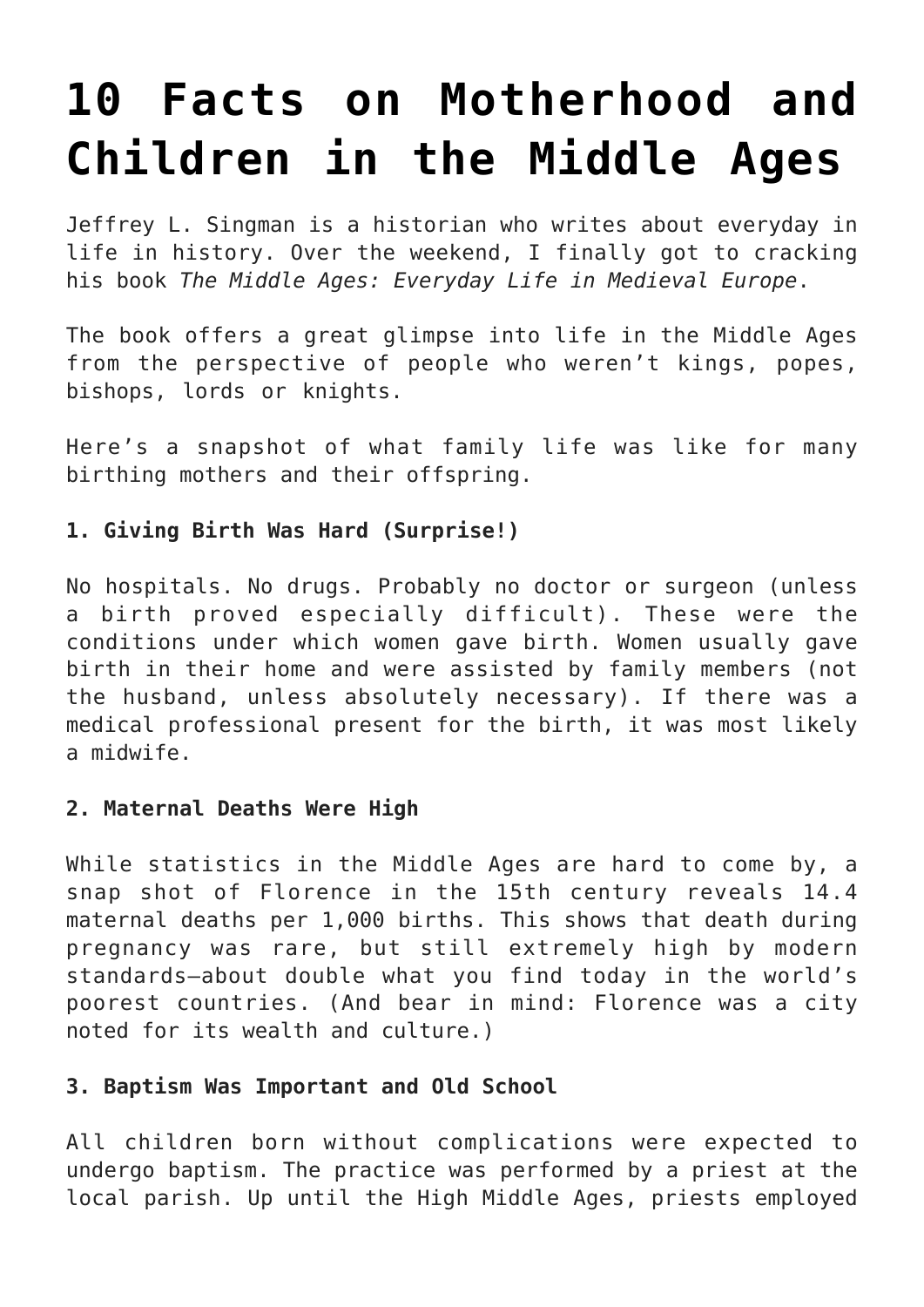the practice of immersion (the infant is completely dunked); a pinch of salt was usually placed in the baby's mouth and its back and chest were rubbed with oil.

#### **4. "Christian" Names Were Given at the Baptism**

The naming of the child was the highlight of the religious ceremony. Children were often named after Christian saints. This is why we often still refer to first names as "Christian names."

## **5. A Party Followed the Baptism**

The baptism was social in nature as well as religious. Families often did not have enough to celebrate with a fullblown feast, but a gift-giving ceremony was customary.

## **6. Children Received Surnames Later**

Babies did not receive surnames until later in life. Surnames could be given for a variety of reasons–occupation (Smith or Archer), physical attribute (Little or Redmane), origin (Fleming or Norman), or parentage (John-Son)–and were known to change during one's lifetime.

# **7. Wealthier Families Often Used Wet Nurses (who made a killing!)**

Women cared for children almost exclusively for the first five or six years of a child's life. Families that could afford to often employed wet nurses to assist with feeding and childrearing. A lactating, live-in wet nurse in France could make a relatively good living (about five pounds of silver), more than three times that of a chamber maid.

#### **8. Babies Were Bathed Frequently**

Contrary to popular belief, babies–who were swaddled in linen for the first several months of their lives–were usually bathed regularly. Middle Age doctors, in fact, encouraged mothers to bathe their children up to three times *per day*.